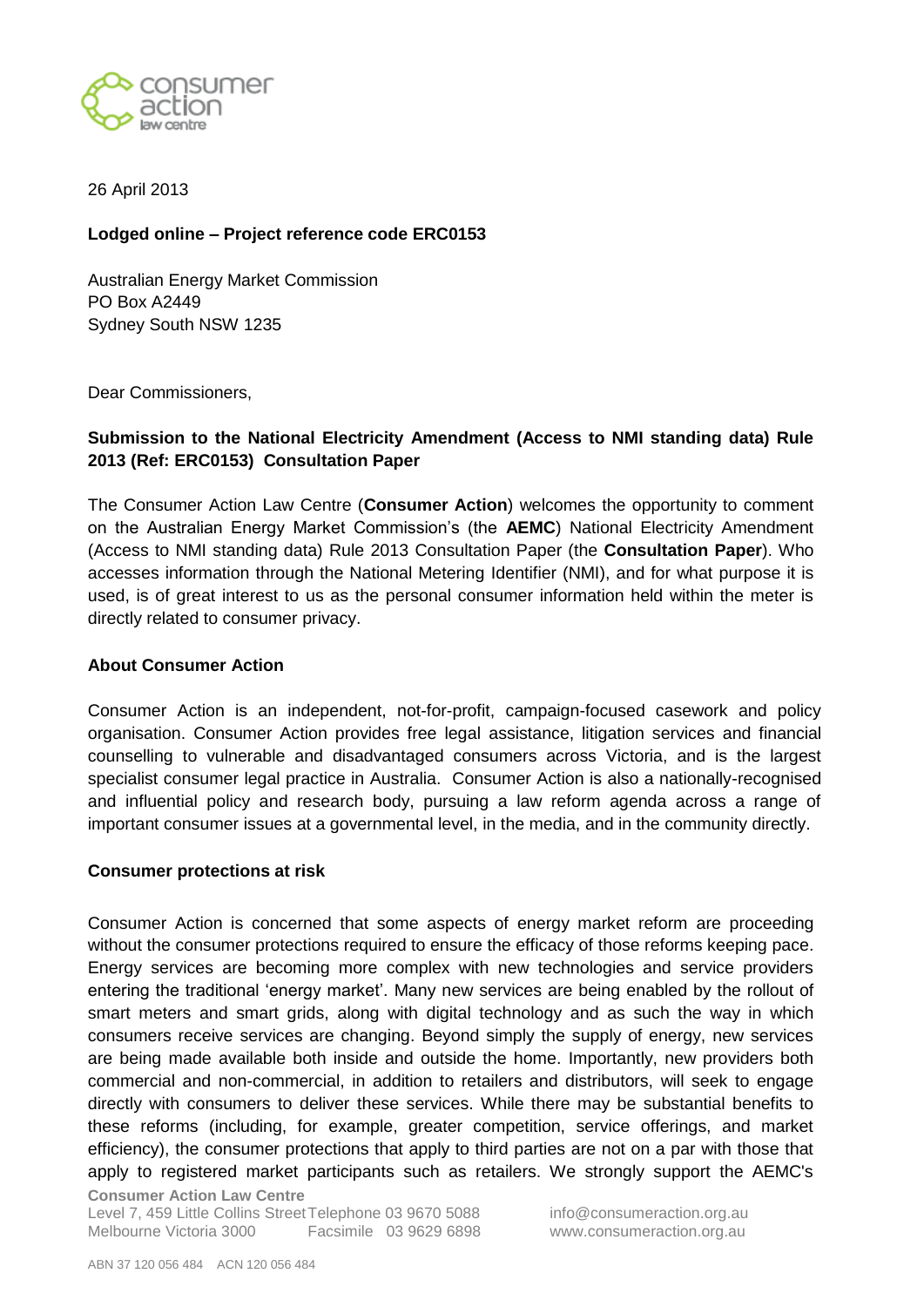recommendation from its *Power of Choice* review that the National Energy Customer Framework be amended to regulate third parties who provide energy services. In our view, this amendment must proceed ahead of other reforms enabling more information to third parties.

The rule change request by EnergyAustralia relates to access to NMI standing data under the National Electricity Rules by retailers and their authorised agents and is seeking to clarify retailer obligations following an AER compliance bulletin related to "how the AER will treat confidentiality requirements for energy, metering and NMI standing Data". The goal of the clarification is to "allow the authorised agents to perform consumer acquisition and other relevant services on behalf of a retailer" and amend the NER to permit retailer authorised agents to access NMI standing data.

While we understand a consumer's consumption data will still be protected at this time, we note that other personal details such as the location of the NMI (the physical address) will potentially be available to non-financially responsible retailers and retailer agents. As such, it is essential that it is clear what role these 'agents' will play in the market and what reason they or the nonfinancially responsible retailer will need this information (or any other information) to fulfil their function. As the consultation paper notes, the AEMC is guided by the national electricity objective and the 'long term interests of consumers'—it appears to us that the proposal may furthers retailers' objectives to more effectively market its services, rather than consumer interests.

Under the National Energy Retail Law and the Energy Retail Code in Victoria, any agent operating on the retailer's behalf must abide by the regulations and that ultimately the retailer is responsible for the relationship with the customer. That is, should a third party breach energy consumer protections, the retailer is responsible and a consumer may have a remedy against a retailer notwithstanding the third party being responsible for the breach. Despite this, we have significant concerns about both the incentives on third parties to comply with consumer protections, and the ability of retailers to ensure its third parties comply with those protections Our concerns with third parties operating as agents of energy retailers has been influenced by the those engaged in door-to-door marketing on a retailer's behalf. In our experience, door-todoor marketers regularly flout both the energy specific laws but also general consumer protections by, for example, not leaving appropriate materials at the door, pressuring or harassing consumers into agreeing to a sale, misleading consumers, ignoring 'do not knock' stickers, or behaving in a way which constitutes unconscionable conduct.

We are particularly concerned with this issue given that the rule change request has been submitted by EnergyAustralia. EnergyAustralia has recently faced prosecution in the Federal Court in relation to its door-to-door activities and conduct across Victoria, NSW and Queensland from July 2011 to August 2012. EnergyAustralia outsourced its door-to-door marketing to an 'agent' to act on their behalf, however the court action alone suggests that it has been unable to sufficiently manage its relationships with the third parties, resulting in breaches of consumer protections and subsequently poor outcomes for consumers. While EnergyAustralia has recently ceased unsolicited door-to-door sales, any future customer acquisition or other activity conducted by third parties acting as agents of Energy Australia, is an ongoing concern. Should their agents be able to access customer information via the NMI, there are serious questions about whether energy retailers can sufficiently manage their relationships with their agents and therefore whether consumers are adequately protected.